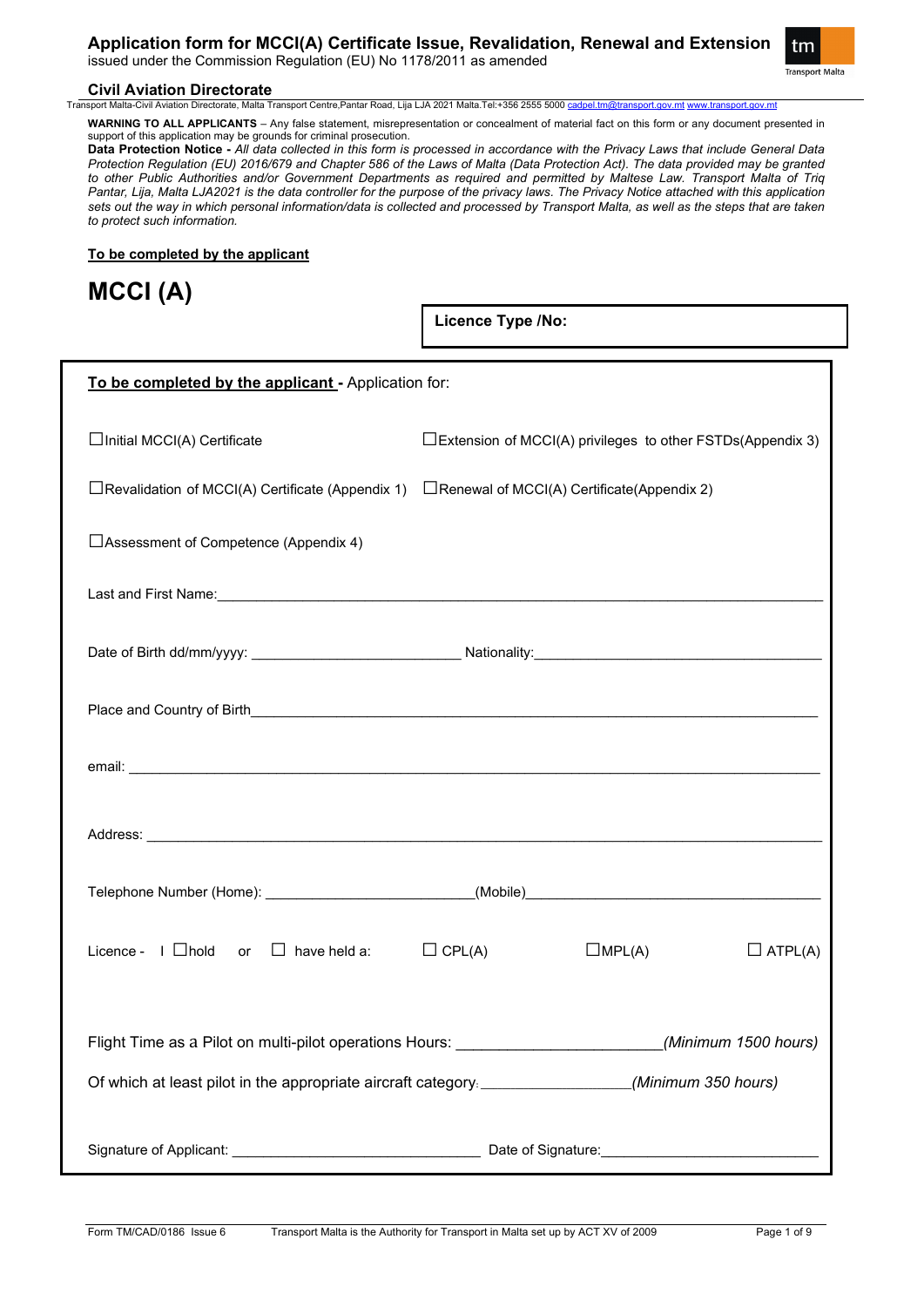

**Civil Aviation Directorate** Transport Malta-Civil Aviation Directorate, Malta Transport Centre,Pantar Road, Lija LJA 2021 Malta.Tel:+356 2555 5000 [cadpel.tm@transport.gov.mt](mailto:cadpel.tm@transport.gov.mt) [www.transport.gov.mt](http://www.transport.gov.mt/)

| MCCI (A)                                                                  |                                                                                                                                                                                                                                      |
|---------------------------------------------------------------------------|--------------------------------------------------------------------------------------------------------------------------------------------------------------------------------------------------------------------------------------|
|                                                                           | Applicant's Full Name and Licence No:                                                                                                                                                                                                |
|                                                                           |                                                                                                                                                                                                                                      |
| <b>First Issue</b>                                                        |                                                                                                                                                                                                                                      |
| To be completed by ATO and signed by Head of training                     |                                                                                                                                                                                                                                      |
| assures the level of proficiency required.                                | The ATO confirms that the candidate has been trained according to the approved syllabus for the MCCI (A), and                                                                                                                        |
|                                                                           |                                                                                                                                                                                                                                      |
|                                                                           |                                                                                                                                                                                                                                      |
|                                                                           | Location & date: <u>contract and a set of the set of the set of the set of the set of the set of the set of the set of the set of the set of the set of the set of the set of the set of the set of the set of the set of the se</u> |
|                                                                           |                                                                                                                                                                                                                                      |
|                                                                           |                                                                                                                                                                                                                                      |
|                                                                           |                                                                                                                                                                                                                                      |
|                                                                           | Technical training related to the type of FSTD where applicant wishes to conduct instruction. Hours                                                                                                                                  |
|                                                                           | I being a $\Box$ TRI $\Box$ SFI $\Box$ MCCI nominated by the ATO for the purpose of supervising the applicant in accordance                                                                                                          |
|                                                                           | with FCL.930.MCCI certify that the applicant completed on the relevant $\Box$ FNPT II/III MCC, $\Box$ FTD 2/3, $\Box$ FFS Hours                                                                                                      |
|                                                                           | ________ ( <i>Minimum 3 hours)</i> of practical instruction, which was $\Box$ flight instruction or $\Box$ MCC instruction under my                                                                                                  |
| FCL.920.                                                                  | supervision and to my satisfaction. These hours included an assessment of the applicant's competence as described in                                                                                                                 |
|                                                                           |                                                                                                                                                                                                                                      |
|                                                                           |                                                                                                                                                                                                                                      |
|                                                                           |                                                                                                                                                                                                                                      |
|                                                                           |                                                                                                                                                                                                                                      |
|                                                                           |                                                                                                                                                                                                                                      |
| Credit (if applicable)<br>requirement for the teaching and learning part. | (i) Applicants holding or having held an FI, TRI, CRI, IRI or SFI certificate shall fully be credited towards the                                                                                                                    |
|                                                                           |                                                                                                                                                                                                                                      |
|                                                                           |                                                                                                                                                                                                                                      |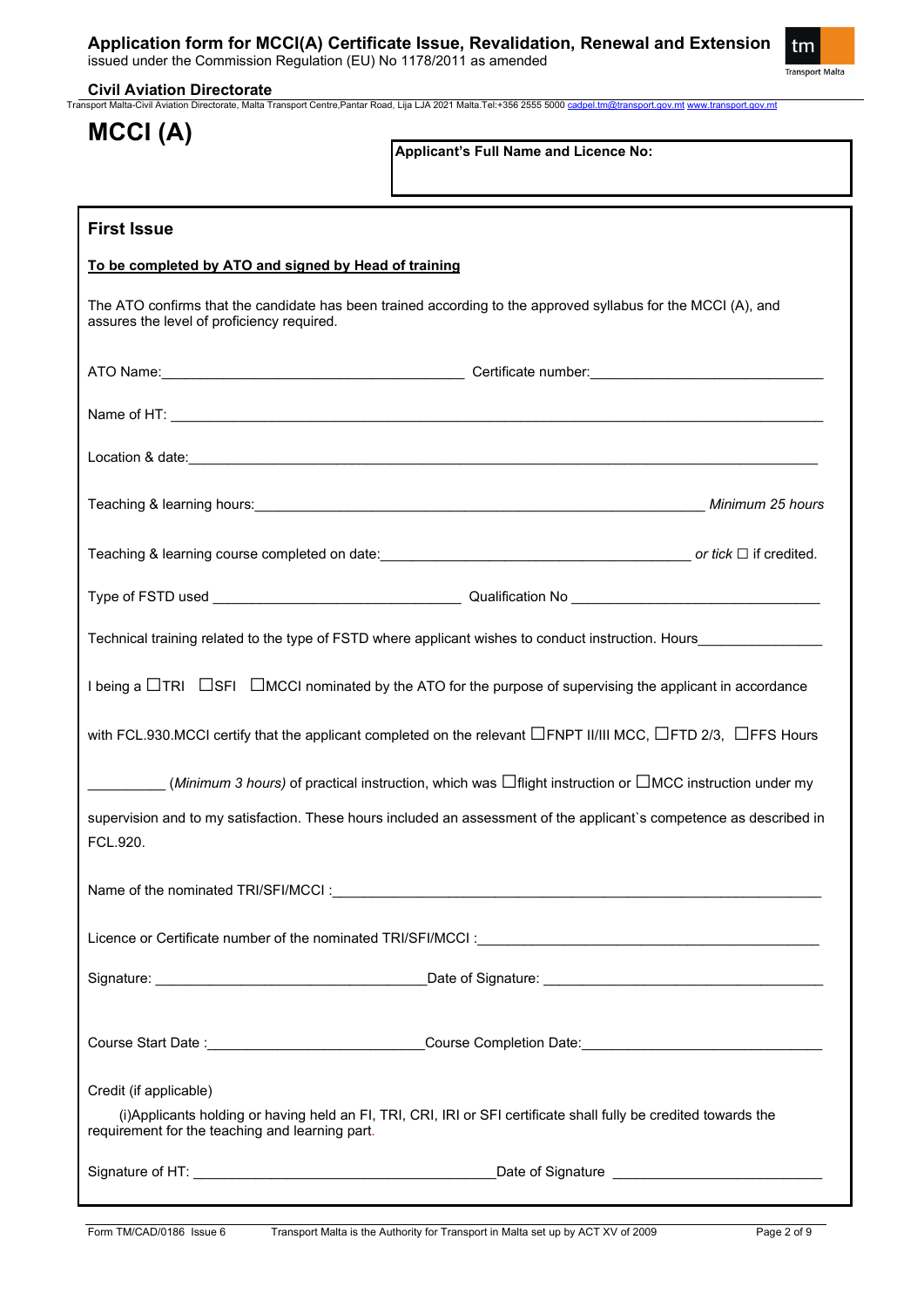

**Civil Aviation Directorate**

Transport Malta-Civil Aviation Directorate, Malta Transport Centre,Pantar Road, Lija LJA 2021 Malta.Tel:+356 2555 5000 [cadpel.tm@transport.gov.mt](mailto:cadpel.tm@transport.gov.mt) [www.transport.gov.mt](http://www.transport.gov.mt/)

# **Appendix 1 MCCI (A) – Revalidation**

**Applicant's Full Name and Licence No:**

### **For revalidation**

of an MCCI(A) certificate, the holder shall fulfil the following within the last12 months of the validity period of the MCCI certificate :

# **To be completed by ATO and signed by Head of Training**

| I being a $\Box$ TRI $\Box$ SFI $\Box$ MCCI nominated by the ATO for the purpose of supervising the applicant in accordance                                                                                                                                    |  |
|----------------------------------------------------------------------------------------------------------------------------------------------------------------------------------------------------------------------------------------------------------------|--|
| with FCL.930.MCCI certify that the applicant completed on the relevant $\Box$ FNPT II/III MCC, $\Box$ FTD 2/3, $\Box$ FFS Hours                                                                                                                                |  |
| ( <i>Minimum 3 hours)</i> of practical instruction, which was $\Box$ flight instruction or $\Box$ MCC instruction under my<br>supervision and to my satisfaction. These hours included an assessment of the applicant's competence as described in<br>FCL.920. |  |
|                                                                                                                                                                                                                                                                |  |
|                                                                                                                                                                                                                                                                |  |
| Signature of the nominated TRI/SFI/MCCI: _________________________ Date of Signature: ________________________                                                                                                                                                 |  |
|                                                                                                                                                                                                                                                                |  |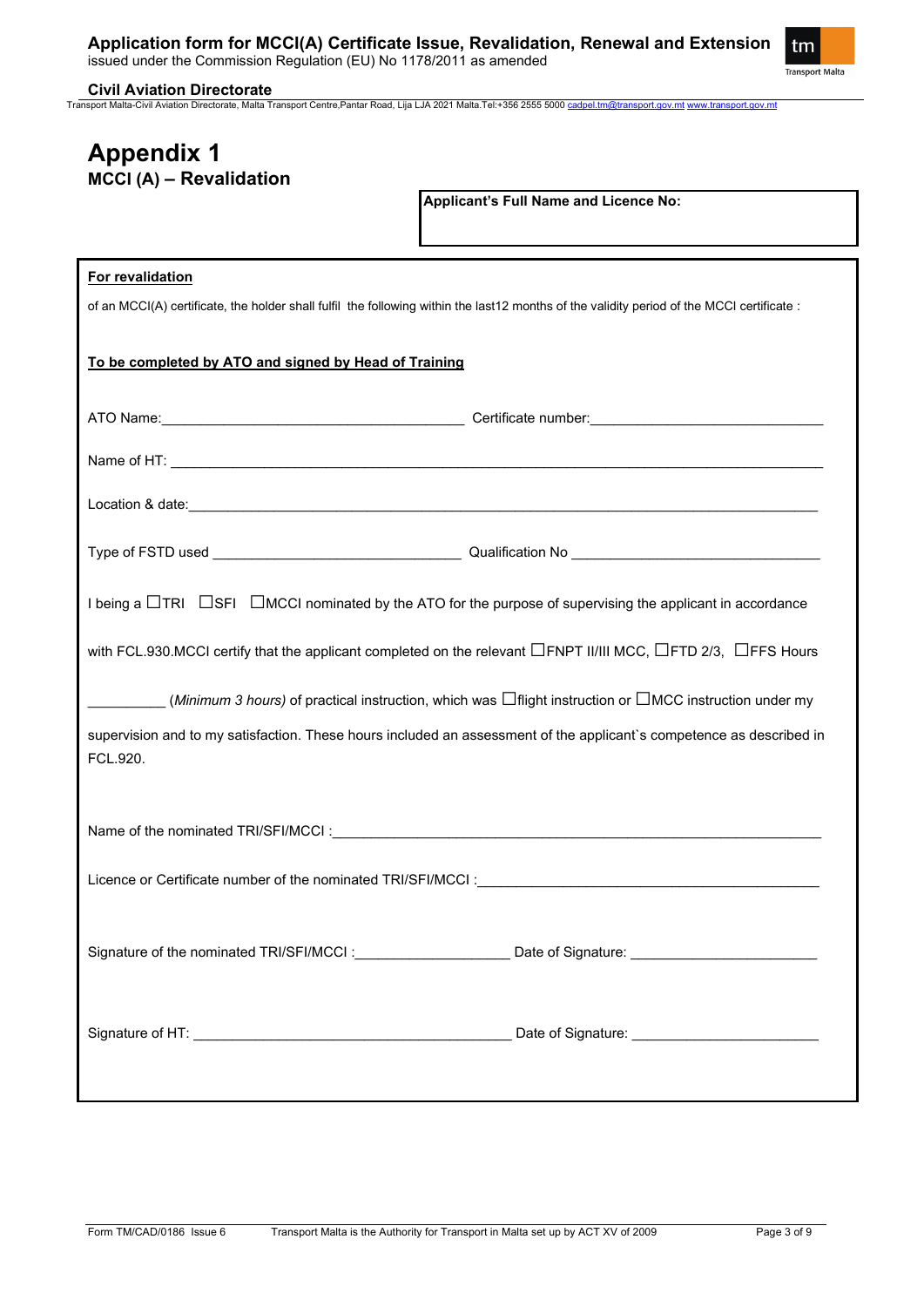

#### **Civil Aviation Directorate**

Transport Malta-Civil Aviation Directorate, Malta Transport Centre,Pantar Road, Lija LJA 2021 Malta.Tel:+356 2555 5000 [cadpel.tm@transport.gov.mt](mailto:cadpel.tm@transport.gov.mt) [www.transport.gov.mt](http://www.transport.gov.mt/)

# **Appendix 2**

**MCCI (A) - Renewal**

**Applicant's Full Name and Licence No:**

| For Renewal.                                                                                                                                                                                                                   |  |  |  |  |
|--------------------------------------------------------------------------------------------------------------------------------------------------------------------------------------------------------------------------------|--|--|--|--|
| If the MCCI certificate has lapsed, the applicant shall, within a period of 12 months before renewal complete:                                                                                                                 |  |  |  |  |
|                                                                                                                                                                                                                                |  |  |  |  |
| To be completed by ATO and signed by Head of Training                                                                                                                                                                          |  |  |  |  |
|                                                                                                                                                                                                                                |  |  |  |  |
|                                                                                                                                                                                                                                |  |  |  |  |
|                                                                                                                                                                                                                                |  |  |  |  |
|                                                                                                                                                                                                                                |  |  |  |  |
| Location & date: experience and a series of the series of the series of the series of the series of the series of the series of the series of the series of the series of the series of the series of the series of the series |  |  |  |  |
|                                                                                                                                                                                                                                |  |  |  |  |
|                                                                                                                                                                                                                                |  |  |  |  |
| Technical training related to the type of FSTD where applicant wishes to conduct instruction. Hours                                                                                                                            |  |  |  |  |
|                                                                                                                                                                                                                                |  |  |  |  |
| I being a $\Box$ TRI $\Box$ SFI $\Box$ MCCI nominated by the ATO for the purpose of supervising the applicant in accordance                                                                                                    |  |  |  |  |
| with FCL.930.MCCI certify that the applicant completed on the relevant $\Box$ FNPT II/III MCC, $\Box$ FTD 2/3, $\Box$ FFS Hours                                                                                                |  |  |  |  |
| ( <i>Minimum 3 hours)</i> of practical instruction, which was $\Box$ flight instruction or $\Box$ MCC instruction under my                                                                                                     |  |  |  |  |
| supervision and to my satisfaction. These hours included an assessment of the applicant's competence as described in<br>FCL.920.                                                                                               |  |  |  |  |
|                                                                                                                                                                                                                                |  |  |  |  |
|                                                                                                                                                                                                                                |  |  |  |  |
|                                                                                                                                                                                                                                |  |  |  |  |
|                                                                                                                                                                                                                                |  |  |  |  |
| Licence or Certificate number of the nominated TRI/SFI/MCCI : Cambridge Control of the control of the control of                                                                                                               |  |  |  |  |
|                                                                                                                                                                                                                                |  |  |  |  |
| Signature of the nominated TRI/SFI/MCCI: Date of Signature: _____________________                                                                                                                                              |  |  |  |  |
|                                                                                                                                                                                                                                |  |  |  |  |
|                                                                                                                                                                                                                                |  |  |  |  |
|                                                                                                                                                                                                                                |  |  |  |  |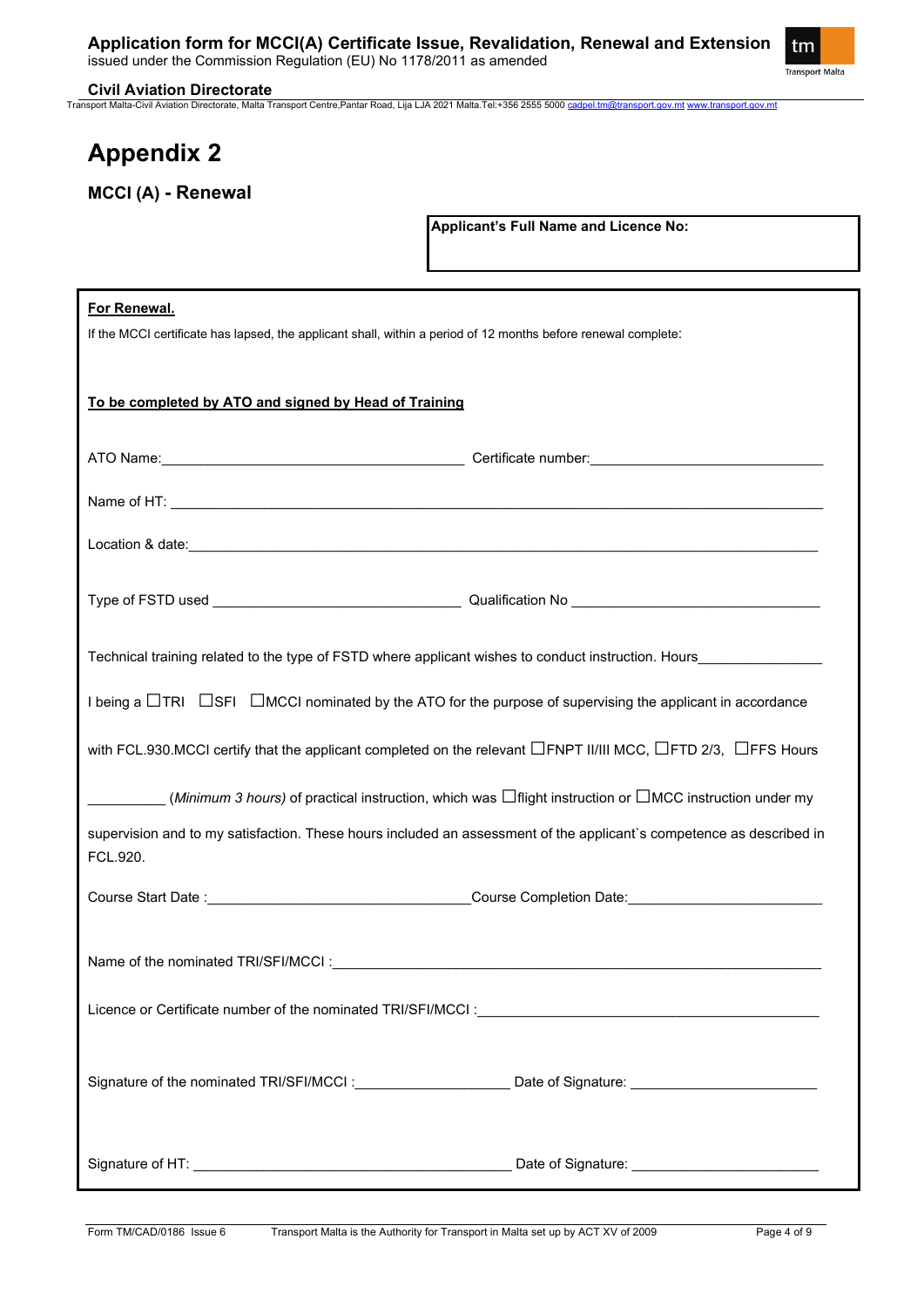

#### **Civil Aviation Directorate**

Transport Malta-Civil Aviation Directorate, Malta Transport Centre,Pantar Road, Lija LJA 2021 Malta.Tel:+356 2555 5000 [cadpel.tm@transport.gov.mt](mailto:cadpel.tm@transport.gov.mt) [www.transport.gov.mt](http://www.transport.gov.mt/)

# **Appendix 3**

# **MCCI (A) – Extension to other FSTDs**

**Applicant's Full Name and Licence No:**

| To be completed by ATO and signed by Head of Training                                                                                                                                                                          |  |  |  |  |  |
|--------------------------------------------------------------------------------------------------------------------------------------------------------------------------------------------------------------------------------|--|--|--|--|--|
|                                                                                                                                                                                                                                |  |  |  |  |  |
|                                                                                                                                                                                                                                |  |  |  |  |  |
| Location & date: experience of the state of the state of the state of the state of the state of the state of the state of the state of the state of the state of the state of the state of the state of the state of the state |  |  |  |  |  |
|                                                                                                                                                                                                                                |  |  |  |  |  |
| I being a $\Box$ TRI $\Box$ SFI $\Box$ MCCI nominated by the ATO for the purpose of supervising the applicant in accordance                                                                                                    |  |  |  |  |  |
| with FCL.930.MCCI certify that the applicant completed on the relevant $\Box$ FNPT II/III MCC, $\Box$ FTD 2/3, $\Box$ FFS Hours                                                                                                |  |  |  |  |  |
| ( <i>Minimum 3 hours)</i> of practical instruction, which was $\Box$ flight instruction or $\Box$ MCC instruction under my                                                                                                     |  |  |  |  |  |
| supervision and to my satisfaction. These hours included an assessment of the applicant's competence as described in<br>FCL.920.                                                                                               |  |  |  |  |  |
|                                                                                                                                                                                                                                |  |  |  |  |  |
|                                                                                                                                                                                                                                |  |  |  |  |  |
| Signature of the nominated TRI/SFI/MCCI: Date of Signature: Date of Signature:                                                                                                                                                 |  |  |  |  |  |
|                                                                                                                                                                                                                                |  |  |  |  |  |
|                                                                                                                                                                                                                                |  |  |  |  |  |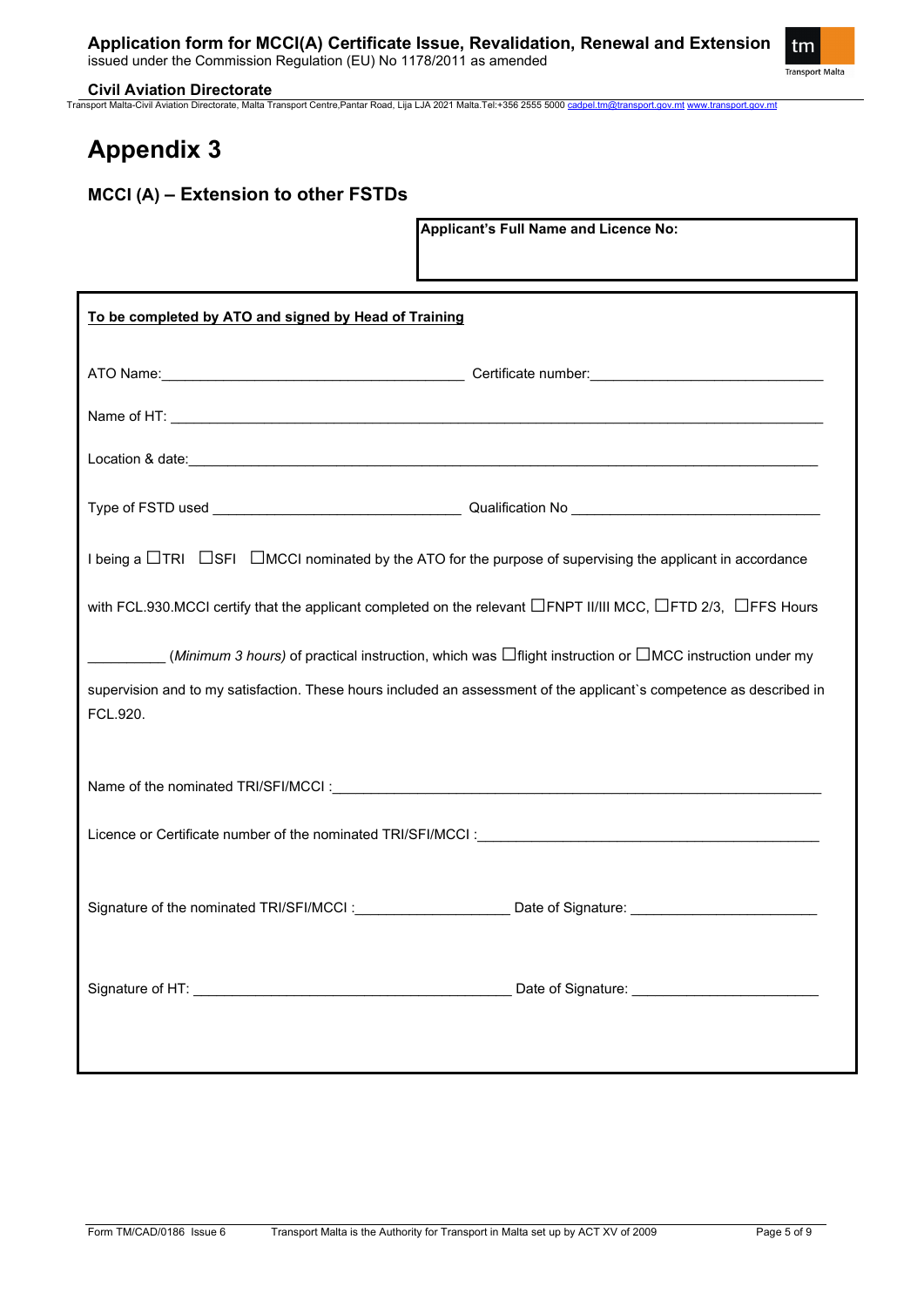# **Application form for MCCI(A) Certificate Issue, Revalidation, Renewal and Extension**

issued under the Commission Regulation (EU) No 1178/2011 as amended



### **Civil Aviation Directorate**

Transport Malta-Civil Aviation Directorate, Malta Transport Centre,Pantar Road,Lija LJA 2021 Malta.Tel:+356 2555 5000 [cadpel.tm@transport.gov.mt](mailto:cadpel.tm@transport.gov.mt) [www.transport.gov.mt](http://www.transport.gov.mt/)

# **Appendix 4**

# **Assessment of Competence**

**Applicant's Full Name and Licence No:**

 $P = PASS$   $F = FAIL$ 

| Competence                    | Performance                                                            | P | F | <b>Examiner</b> | Knowledge                                                      | P | F | <b>Examiner</b> |
|-------------------------------|------------------------------------------------------------------------|---|---|-----------------|----------------------------------------------------------------|---|---|-----------------|
| Prepare resources             | Ensure adequate facilities                                             |   |   |                 | Understand objectives                                          |   |   |                 |
|                               | Prepares briefing material                                             |   |   |                 | Available tools                                                |   |   |                 |
|                               | Manages available tools                                                |   |   |                 | Competency based training methods                              |   |   |                 |
|                               | plans training within the training                                     |   |   |                 | understands the training envelope of the training              |   |   |                 |
|                               | envelope of the training platform, as                                  |   |   |                 | platform, as determined by the ATO and avoids                  |   |   |                 |
|                               | determined by the ATO                                                  |   |   |                 | training beyond the boundaries of this envelope.               |   |   |                 |
| Create a climate conducive to | Establishes credentials                                                |   |   |                 | Barriers to learning                                           |   |   |                 |
| Learning                      | Role models appropriate behaviour                                      |   |   |                 | Learning styles                                                |   |   |                 |
|                               | Clarifies roles                                                        |   |   |                 |                                                                |   |   |                 |
|                               | States objectives                                                      |   |   |                 |                                                                |   |   |                 |
|                               | Ascertains and supports trainees needs                                 |   |   |                 |                                                                |   |   |                 |
| Present knowledge             | Communicates clearly                                                   |   |   |                 | Teaching methods                                               |   |   |                 |
|                               | Creates and sustains realism                                           |   |   |                 |                                                                |   |   |                 |
|                               | Looks for training opportunities                                       |   |   |                 |                                                                |   |   |                 |
| Integrate TEM or CRM          | Makes TEM or CRM links with technical<br>training.                     |   |   |                 | HF, TEM or CRM.                                                |   |   |                 |
|                               |                                                                        |   |   |                 | Causes and countermeasures against undesired                   |   |   |                 |
|                               | makes upset prevention links with<br>technical training                |   |   |                 | aircraft states                                                |   |   |                 |
| Manage Time to achieve        | Allocate time appropriate to achieving                                 |   |   |                 | Syllabus time allocation                                       |   |   |                 |
| training objectives           | competency objective                                                   |   |   |                 |                                                                |   |   |                 |
|                               |                                                                        |   |   |                 |                                                                |   |   |                 |
| Facilitate learning           | Encourage trainee participation                                        |   |   |                 | Facilitation                                                   |   |   |                 |
|                               | Motivating, patient, confident, assertive<br>manner                    |   |   |                 | How to give constructive feedback                              |   |   |                 |
|                               |                                                                        |   |   |                 | How to encourage trainees to ask questions and<br>seek advice  |   |   |                 |
|                               | Conducts one-to-one coaching                                           |   |   |                 |                                                                |   |   |                 |
| Assesses trainee              | <b>Encourages mutual Support</b><br>Assess and encourage trainee self- |   |   |                 | Observation techniques                                         |   |   |                 |
| performance                   | assessment of performance against                                      |   |   |                 |                                                                |   |   |                 |
|                               | Competency standards                                                   |   |   |                 | Methods for recording Observations                             |   |   |                 |
|                               | Makes assessment decision and provide                                  |   |   |                 |                                                                |   |   |                 |
|                               | clear feedback                                                         |   |   |                 |                                                                |   |   |                 |
|                               | Observes CRM behaviour                                                 |   |   |                 |                                                                |   |   |                 |
| Monitor and review progress   | Compare individual outcomes to defined<br>objectives                   |   |   |                 | Learning styles                                                |   |   |                 |
|                               | Identify individual differences in                                     |   |   |                 | Strategies for training adaptation to meet<br>individual needs |   |   |                 |
|                               | learning rates                                                         |   |   |                 |                                                                |   |   |                 |
|                               | Apply appropriate corrective action                                    |   |   |                 |                                                                |   |   |                 |
| Evaluate training sessions    | Elicits feedback from trainees.                                        |   |   |                 | Competency unit and associated elements                        |   |   |                 |
|                               | Tracks training session processes                                      |   |   |                 | Performance Criteria                                           |   |   |                 |
|                               | against competence criteria                                            |   |   |                 |                                                                |   |   |                 |
|                               | Keeps appropriate records                                              |   |   |                 |                                                                |   |   |                 |
| Report outcome                | Report accurately using only observed<br>actions and events            |   |   |                 | Phase training objectives                                      |   |   |                 |
|                               |                                                                        |   |   |                 | Individual versus systemic weaknesses                          |   |   |                 |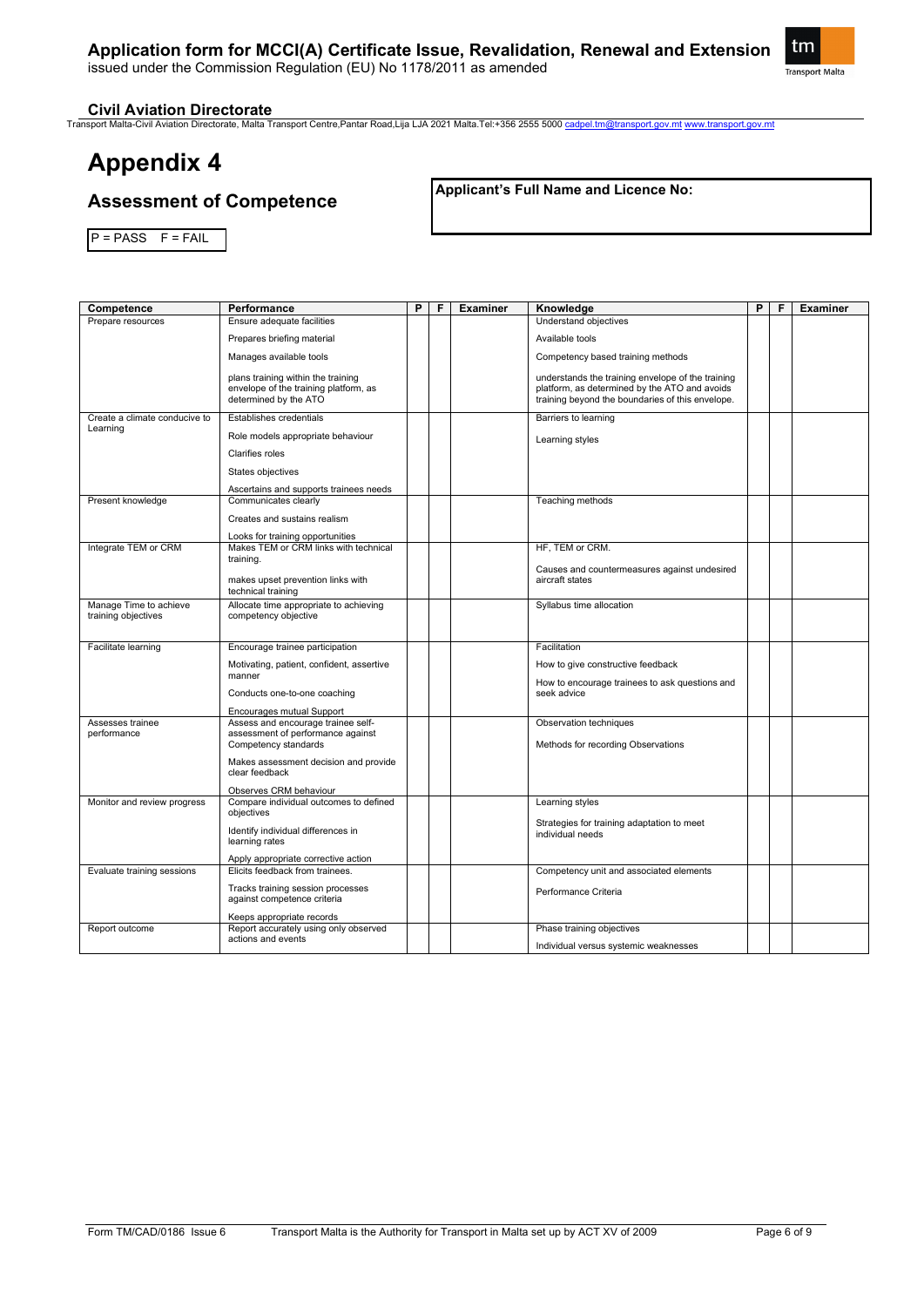### **Civil Aviation Directorate**

Transport Malta-Civil Aviation Directorate, Malta Transport Centre,Pantar Road,Lija LJA 2021 Malta.Tel:+356 2555 5000 [cadpel.tm@transport.gov.mt](mailto:cadpel.tm@transport.gov.mt) [www.transport.gov.mt](http://www.transport.gov.mt/)

# **Assessment of Competence**

|                                                                                                                                                                                                                     | <b>Applicant's Full Name and Licence No:</b>                                                                   |
|---------------------------------------------------------------------------------------------------------------------------------------------------------------------------------------------------------------------|----------------------------------------------------------------------------------------------------------------|
| To be completed by the Instructor                                                                                                                                                                                   |                                                                                                                |
|                                                                                                                                                                                                                     | Off Chocks/Start: ____________________On Chocks/Finish: ______________________Total Time: ________________     |
|                                                                                                                                                                                                                     | FSTD Identification Number of simulator used (which must be issued in accordance with Commission Regulation    |
|                                                                                                                                                                                                                     |                                                                                                                |
| $\Box$ Revalidation<br>$\Box$ Initial<br><b>Assessment for:</b>                                                                                                                                                     | $\Box$ Renewal                                                                                                 |
| <b>Result</b><br>Assessment of Competence □ Pass □ Fail                                                                                                                                                             | <b>Applicant's Signature:</b>                                                                                  |
| $\Box$ I recommend further training with an Instructor before re-test- See Remarks                                                                                                                                  |                                                                                                                |
| $\Box$ I do not consider further flight or theoretical instruction necessary before re-test<br>Record reasons why item(s) was failed or test was incomplete. Record training required or recommended if applicable. |                                                                                                                |
|                                                                                                                                                                                                                     |                                                                                                                |
|                                                                                                                                                                                                                     | Last, and First Name of Instructor: ___________________________________Instructor Licence number: ____________ |
| Signature of Instructor:                                                                                                                                                                                            | Date of Signature:                                                                                             |
|                                                                                                                                                                                                                     |                                                                                                                |
|                                                                                                                                                                                                                     |                                                                                                                |

tm Transport Malta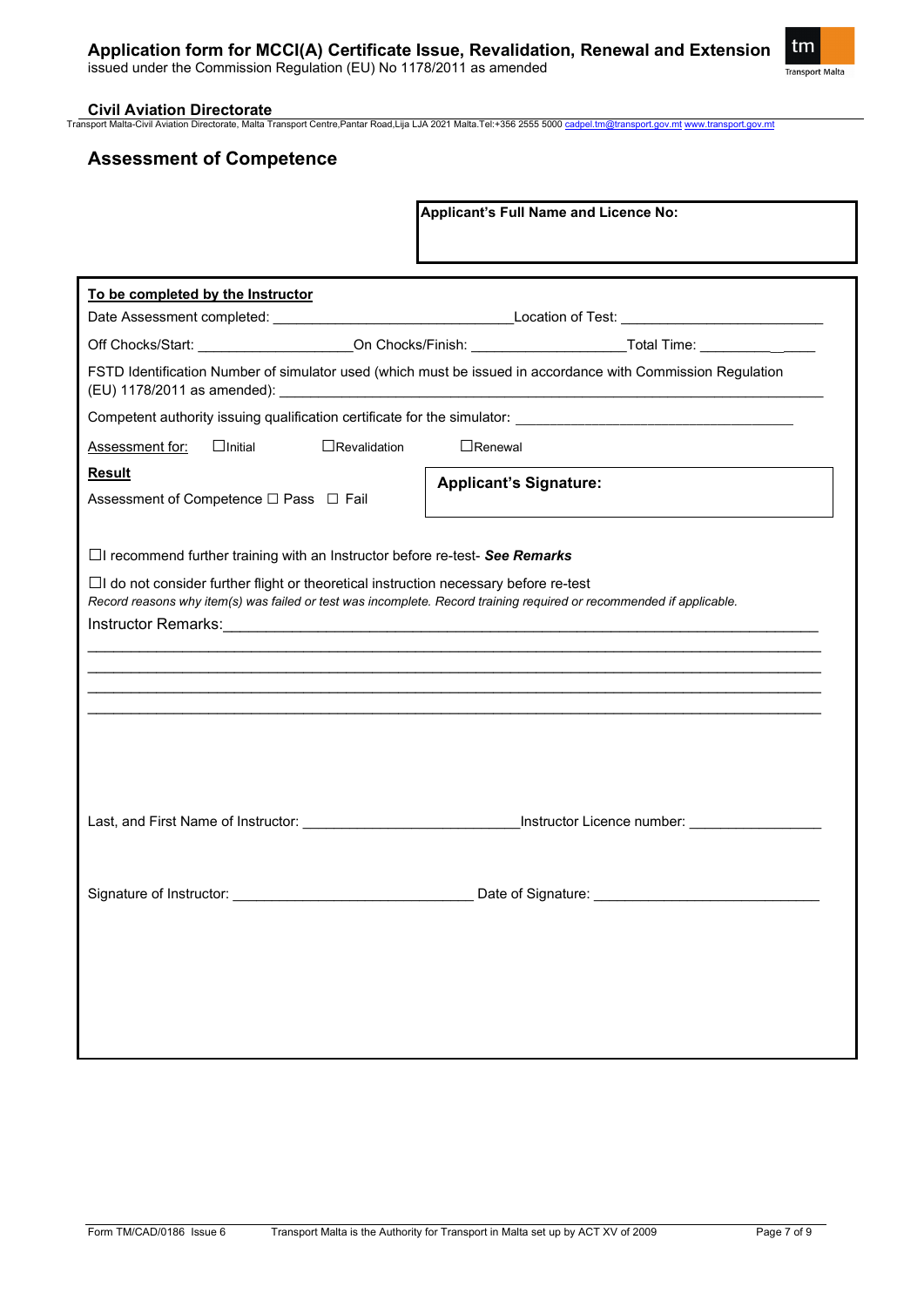

## **Civil Aviation Directorate**

Transport Malta-Civil Aviation Directorate, Malta Transport Centre,Pantar Road,Lija LJA 2021 Malta.Tel:+356 2555 5000 [cadpel.tm@transport.gov.mt](mailto:cadpel.tm@transport.gov.mt) [www.transport.gov.mt](http://www.transport.gov.mt/)

# **MCCI (A) Certificate First Issue**

# **Submission Instructions**

| <b>Submission Instructions</b><br><b>Documents required:</b>                                                                                                                                    | <b>Office</b><br><b>Use</b><br>Only |
|-------------------------------------------------------------------------------------------------------------------------------------------------------------------------------------------------|-------------------------------------|
| A copy of the Malta ID Card (both sides) or Passport [Original has to be presented<br>1.<br>before licence is collected / Not required if the applicant already holds a Malta part FCL licence. | $^{\circledR}$                      |
| A copy of the Licence held.<br>2.                                                                                                                                                               | $^{\circledR}$                      |
| Log Book - All flight instruction must be signed by the instructor.<br>3.                                                                                                                       | $^\circledR$                        |
| Copy of Instructor Certificate if credit is given - if applicable.<br>4.                                                                                                                        | $^{\circledR}$                      |
| Copy of ATO Approval Certificate if not issued by Transport Malta.<br>5.                                                                                                                        | $\circledS$                         |
| 6.<br>Assessment of Competence Report.                                                                                                                                                          | $^{\circledR}$                      |
| <b>MCCI Course Completion Certificate.</b><br>7.                                                                                                                                                | $^\circledR$                        |
| Certificate of training completed for MCCI(A) revalidation or renewal.<br>8.                                                                                                                    | $^{\circledR}$                      |
| Copy of Licence /instructor Certificate of the instructor supervising the applicant.<br>9.                                                                                                      | $^{\circledR}$                      |
| 10. Copy of the FSTD qualification Certificate.                                                                                                                                                 | ⅏                                   |

### **It is important to send all the documents to avoid a delay in the issue of the rating.**

### **Transport Malta – Civil Aviation Directorate Bank Details:**

Bank Name: Bank of Valletta Bank Branch: Naxxar Bank Address: 38, Triq tal-Labour, Naxxar NXR 9020 Bank's BIC Code: VALLMTMT Sort Code: 22013 Account Holder: Transport Malta – Civil Aviation Directorate Account No: 12000580013 IBAN No: MT13VALL 22013 0000 000 12000 5800 13

**Fee**: The applicable fee in the Malta Air Navigation Order / Scheme of Charges on the Transport Malta website has to be submitted with the application.

**Queries**: If you need additional information send an email to [cadpel.tm@transport.gov.mt](mailto:cadpel.tm@transport.gov.mt) to the attention

of **Personnel Licensing Section, Transport Malta Civil Aviation Directorate** - giving your contact telephone number.

Send completed form to:

**Transport Malta - CAD, Personnel Licensing Section, Pantar Road Lija, LJA 2021, Malta.**